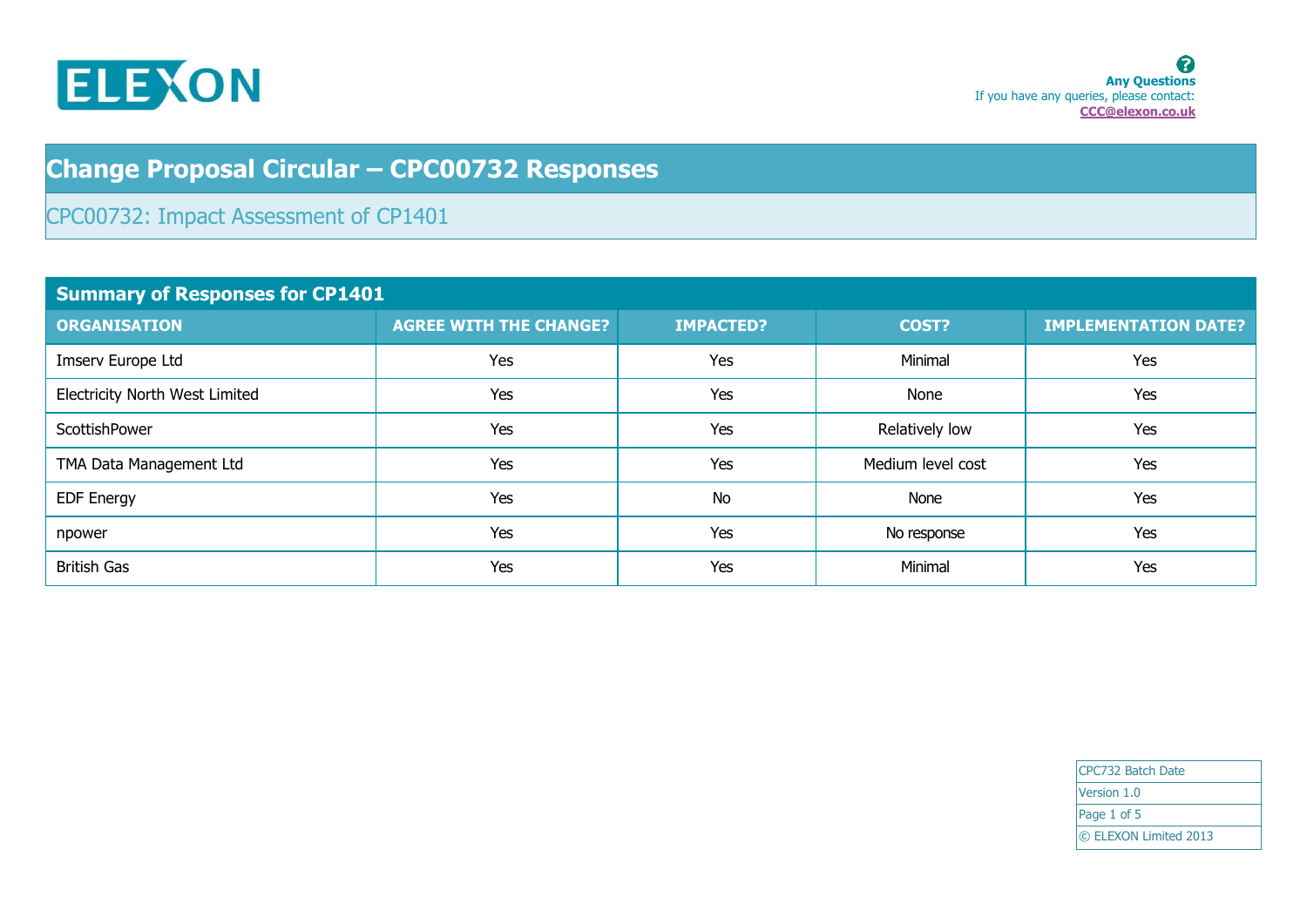

| <b>Detailed Impact Assessment Responses CP1401</b> |                                                                                                                                                                                                                                                                       |  |
|----------------------------------------------------|-----------------------------------------------------------------------------------------------------------------------------------------------------------------------------------------------------------------------------------------------------------------------|--|
| <b>Organisation</b>                                | <b>Responses/Comments</b>                                                                                                                                                                                                                                             |  |
| Imserv Europe Ltd                                  | How is your organisation impacted? $-$ We will have to clear up the initial negatives and then on request any new ones we<br>might inherit                                                                                                                            |  |
|                                                    | What are the associated costs on your organisation to implement the change? - minimal                                                                                                                                                                                 |  |
|                                                    | Do you agree with the timescales within which Suppliers, NHHDAs and NHHDCs must complete both the initial<br>exercise and any subsequent ad-hoc request(s)? - Yes                                                                                                     |  |
|                                                    | Agree with the implementation approach? If not, why? $-$ We would like to see this done as soon as possible $-$ so are happy<br>with this date but would be more happy with Nov 2013 or Feb 2014                                                                      |  |
|                                                    | Do you agree with the proposed date, for which NHHDAs will be required to run the script provided by BSCCo, of 1<br>May 2014? - We would like to see this done as soon as possible - so are happy with this date but would be more happy with Nov<br>2013 or Feb 2014 |  |
|                                                    | Any other comments? Agree with the change because negative EACs distort Settlements and because of all the reasons quoted<br>in the justification are a bad thing and need to be eliminated                                                                           |  |
| <b>Electricity North West Limited</b>              | How is your organisation impacted? - As we use the settlement data to charge DUoS, removing the negative EACs will reflect<br>in the DUoS Charging.                                                                                                                   |  |
|                                                    | What are the associated costs on your organisation to implement the change? - None                                                                                                                                                                                    |  |
|                                                    | Do you agree with the timescales within which Suppliers, NHHDAs and NHHDCs must complete both the initial<br>exercise and any subsequent ad-hoc request(s)? - Yes                                                                                                     |  |
|                                                    | Agree with the implementation approach? If not, why? - Yes because this provides NHHDA's with enough time to develop<br>the processes. It also means that all NHHDA's will not have negative EAC's from a certain date.                                               |  |

CPC732 Batch Date Version 1.0 Page 2 of 5 © ELEXON Limited 2013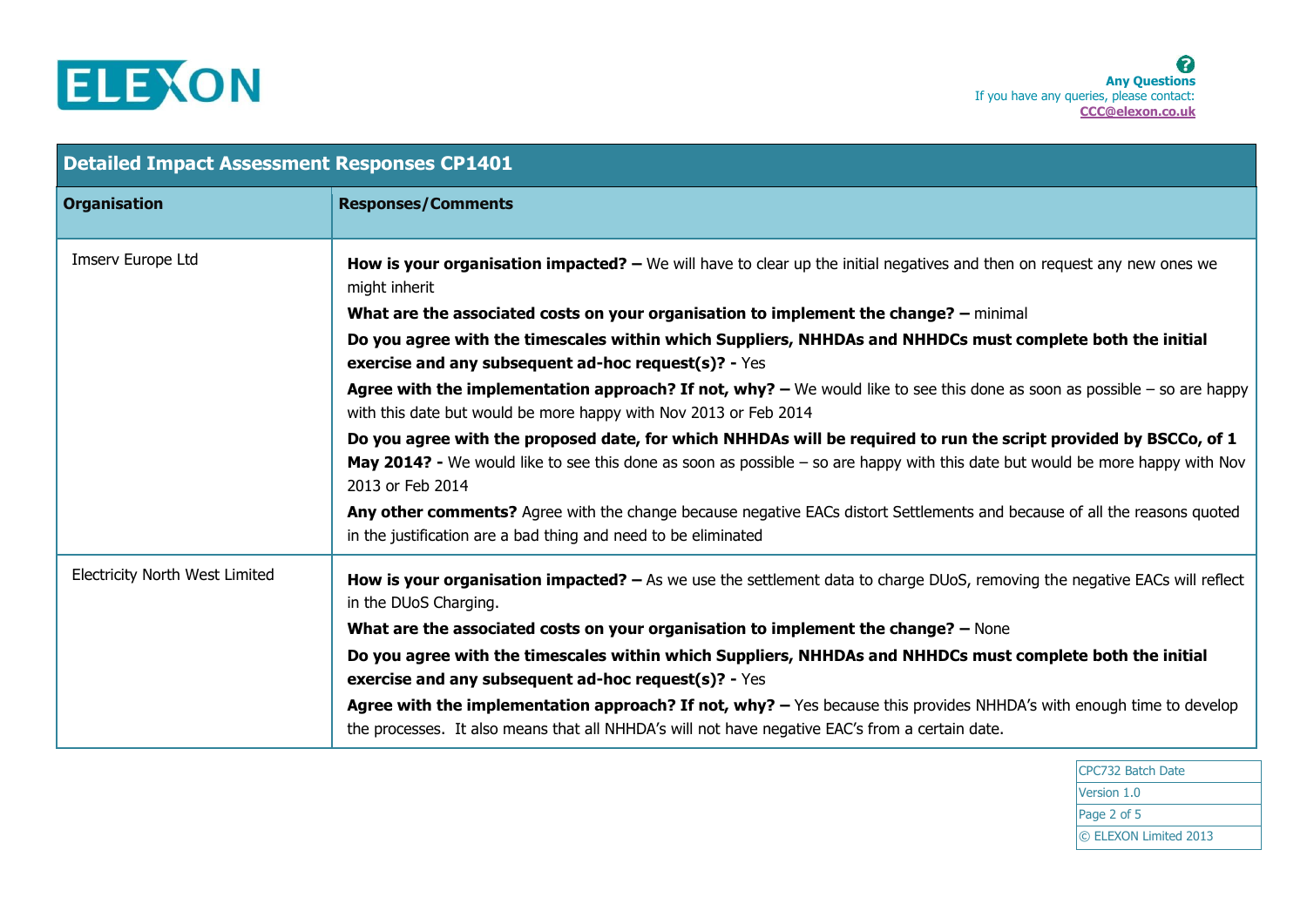

|                         | Do you agree with the proposed date, for which NHHDAs will be required to run the script provided by BSCCo, of 1<br>May 2014? - Yes                                                                                                                                                                                            |
|-------------------------|--------------------------------------------------------------------------------------------------------------------------------------------------------------------------------------------------------------------------------------------------------------------------------------------------------------------------------|
|                         | Any other comments? Agree with the change because this will remove negative EAC's from settlements making settlements and<br>Suppliers performance more accurate.                                                                                                                                                              |
| ScottishPower           | How is your organisation impacted? - operate as Supplier, NHHDC and NHHDA the implementation of this change proposal<br>will require additional technical support from our IT support teams and additional resources to address the increased workload that<br>the initial request, and any subsequent requests, may generate. |
|                         | What are the associated costs on your organisation to implement the change? - We believe the costs ScottishPower<br>would incur to implement this change would be relatively low.                                                                                                                                              |
|                         | Do you agree with the timescales within which Suppliers, NHHDAs and NHHDCs must complete both the initial<br>exercise and any subsequent ad-hoc request(s)? - Yes                                                                                                                                                              |
|                         | Agree with the implementation approach? If not, why? - Yes                                                                                                                                                                                                                                                                     |
|                         | Do you agree with the proposed date, for which NHHDAs will be required to run the script provided by BSCCo, of 1                                                                                                                                                                                                               |
|                         | May 2014? - Yes. We do not envisage any issues with the proposed implementation date of 1st May 2014.                                                                                                                                                                                                                          |
|                         | Any other comments? Agree with the changes because it will improve the accuracy and equitability of Settlement.                                                                                                                                                                                                                |
| TMA Data Management Ltd | How is your organisation impacted? - NHHDA/NHHDC system and procedure changes required                                                                                                                                                                                                                                         |
|                         | What are the associated costs on your organisation to implement the change? - Medium level cost                                                                                                                                                                                                                                |
|                         | Do you agree with the timescales within which Suppliers, NHHDAs and NHHDCs must complete both the initial<br>exercise and any subsequent ad-hoc request(s)? - It is difficult to agree to timescales when volumes are unknown. On the                                                                                          |
|                         | face of it, the timescales provided appear adequate. The subsequent requests should contain a significantly lower number of<br>MPANS, if any as the no new negative EACs are issued                                                                                                                                            |
|                         | Agree with the implementation approach? If not, why? $-$ Yes                                                                                                                                                                                                                                                                   |
|                         | Do you agree with the proposed date, for which NHHDAs will be required to run the script provided by BSCCo, of 1                                                                                                                                                                                                               |

CPC732 Batch Date Version 1.0 Page 3 of 5 © ELEXON Limited 2013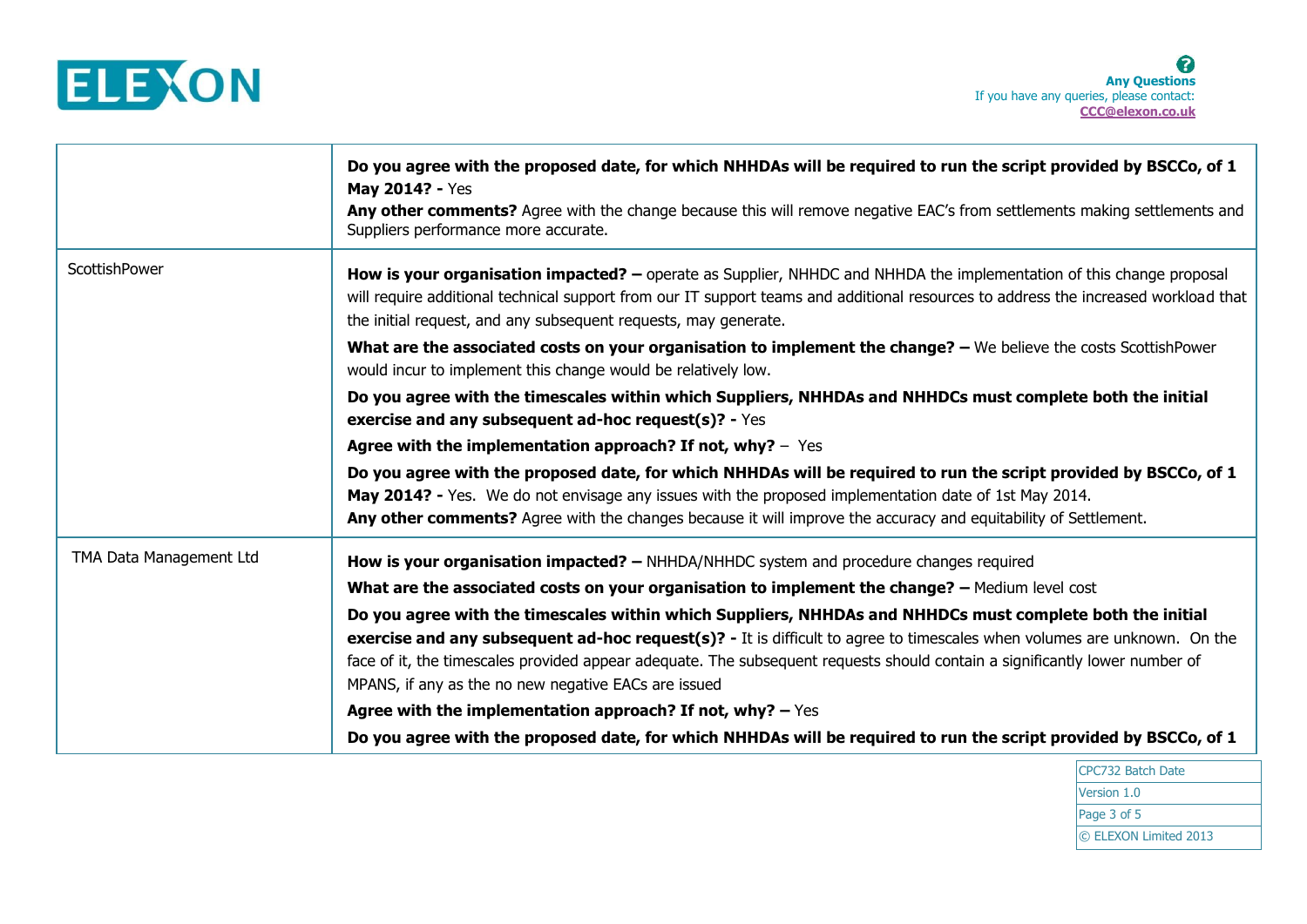

|                    | May 2014? - Yes                                                                                                                                                                                                                                          |
|--------------------|----------------------------------------------------------------------------------------------------------------------------------------------------------------------------------------------------------------------------------------------------------|
| <b>EDF Energy</b>  | What are the associated costs on your organisation to implement the change? - We do not envisage any additional<br>costs to implement this change                                                                                                        |
|                    | Do you agree with the timescales within which Suppliers, NHHDAs and NHHDCs must complete both the initial<br>exercise and any subsequent ad-hoc request(s)? - We agree with the timescales for Suppliers, NHHDAs and NHHDCs to<br>complete this process. |
|                    | Agree with the implementation approach? If not, why? $-$ Yes                                                                                                                                                                                             |
|                    | Do you agree with the proposed date, for which NHHDAs will be required to run the script provided by BSCCo, of 1<br>May 2014? - We are in agreement with the proposed date for the NHHDAs to run the script                                              |
| npower             | <b>How is your organisation impacted?</b> - As A Supplier we would benefit from a more accurate settlement and reporting view.                                                                                                                           |
|                    | Do you agree with the timescales within which Suppliers, NHHDAs and NHHDCs must complete both the initial<br>exercise and any subsequent ad-hoc request(s)? - Yes                                                                                        |
|                    | Agree with the implementation approach? If not, why? $-$ Yes                                                                                                                                                                                             |
|                    | Do you agree with the proposed date, for which NHHDAs will be required to run the script provided by BSCCo, of 1<br>May 2014? - Yes                                                                                                                      |
| <b>British Gas</b> | <b>How is your organisation impacted?</b> -British Gas has very few sites with negative EACs and those we do have represent<br>extremely hard to access sites where we have been unable to obtain a meter reading to correct the EAC.                    |
|                    | What are the associated costs on your organisation to implement the change? - Minimal cost for our agents to identify<br>and replace negative EACs                                                                                                       |
|                    | Do you agree with the timescales within which Suppliers, NHHDAs and NHHDCs must complete both the initial<br>exercise and any subsequent ad-hoc request(s)? - We agree with the timescales proposed in the legal drafting. We note                       |

CPC732 Batch Date Version 1.0 Page 4 of 5 © ELEXON Limited 2013